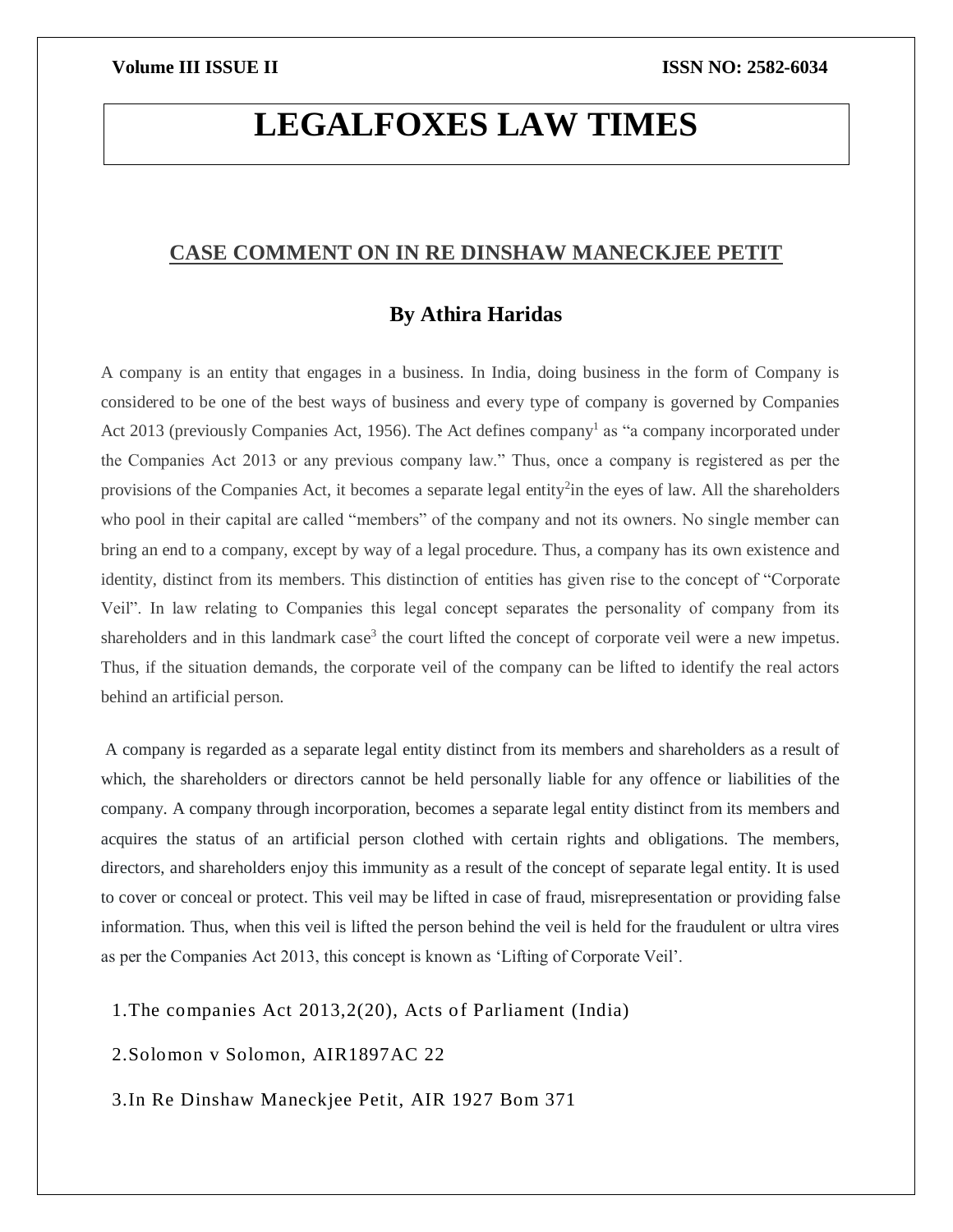### **Volume III ISSUE II ISSN NO: 2582-6034**

Sir Dinshaw Petit was assessed for super-tax on an aggregate income of Rs. 11,35,302 arising in the previous year. In the year 1921 the assessee formed four private companies to avoid income-tax which he called family companies<sup>4</sup> for convenience of reference, although in fact no other member of his family took any direct benefit thereunder. The names of these four companies were Petit Limited; The Bombay Investment Company Limited; The Miscellaneous Investment Limited, and the Safe Securities Limited. Each of these companies took over a particular block of investments belonging to the assessee. The companies made investments and whenever interest and dividend income were received by the companies, he applied to the companies for loans, which were immediately granted, and he never repaid.

 Here Petitioners contention was that by applying the doctrine of corporate veil it distinguishes the separate actions of an organisation from its shareholders .Thus even though Dinshaw was the only share holder he is not liable to repay the loan due to the evident applicability or exclusion to take loans or converting the incomes or additionally start four companies to avoid the taxation thus he is immune by considering the separate legal entity manner.

From respondents' side, theconcept of corporate entity was evolved to encourage and promote trade and commerce but not to irregularities or defraud people. The corporate veil indisputably can be pierced when the corporate personality is found to be opposed to justice, convenience and interest of the revenue or workman or against public interest. In this case the assesses wanted to avoid income tax solely for this purpose he formed four companies, in all of which he was the majority holder. Here the companies were not doing any business and also there was only one share holder. Thus, it is very clear that the companies were only for the purpose to evade or avoid taxation. Thus, any immunity is not available to Dinshaw.

4.The companies Act,2013,2(77), Act of Parliament (India)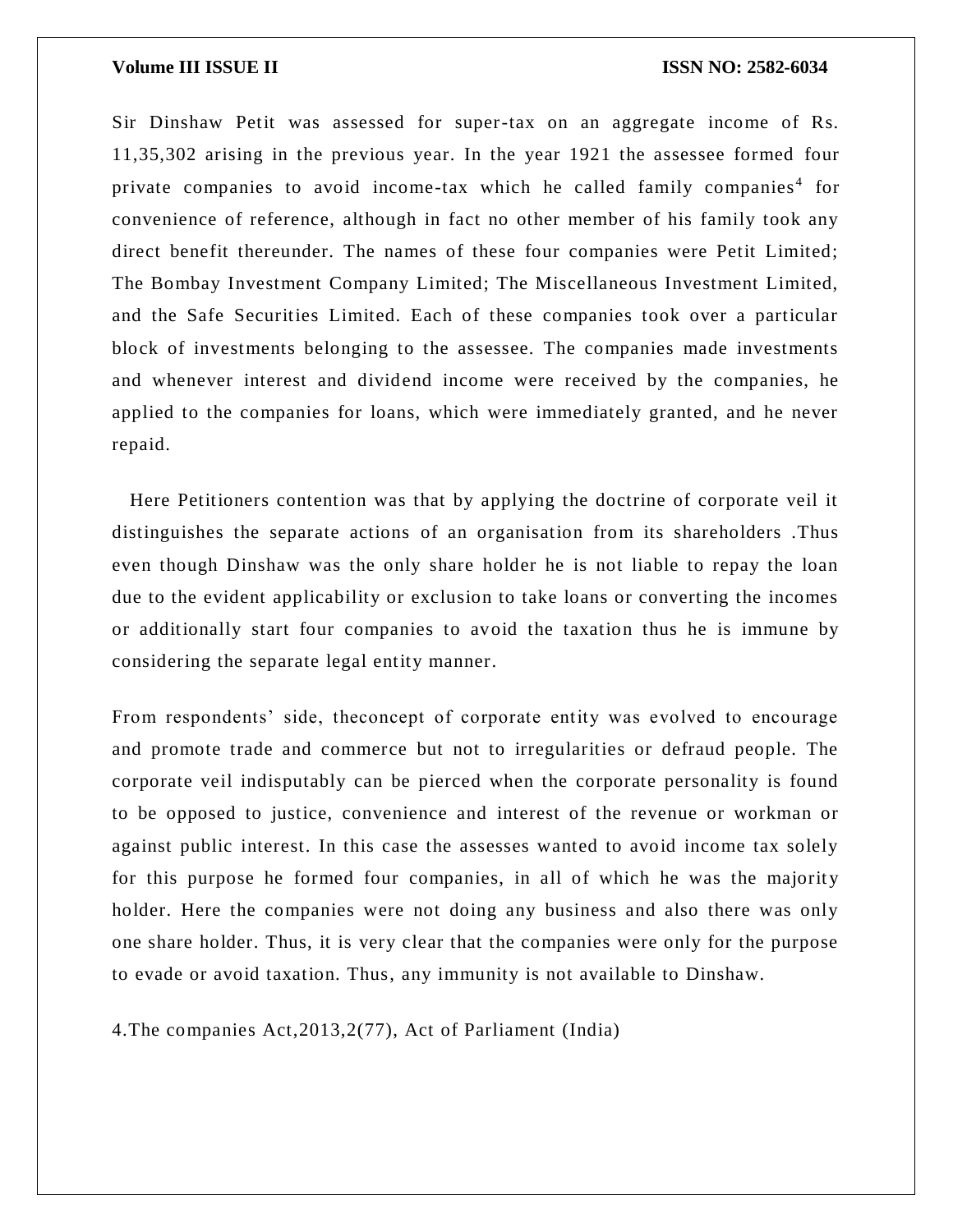### **Volume III ISSUE II III ISSN NO:** 2582-6034

Doctrine of corporate veil is not the exclusion from any fraud or other illegal acts but it provides an idea that the shareholders are not liable to ever ything beyond their knowledge or awareness thus the court states the apply of lifting of corporate veil. Here the petitioner was always trying to get unwanted benefit from the government to evade the taxation and also, he was not ready to conduct or expand the same. The court remarked that the company was recognized under the legislature, and hence could not be regarded as simulacrum or sham just because it was a One Person Company.

The judgement given in this case was the exact opposite of Solomon v Solomon<sup>5</sup> Unlike this case there was a genuine and prosperous business, a boot and shoe manufacturer. The business was transferred to the limited company, and there was no question but that thenceforth the limited company carried on that business. Additionally,the concept of a separate legal entity does not give the privilege to treat every alleged transaction as a real transaction.

 The company formed by Sir Dinshaw did not carry on any business; it was formed merely to evade taxes by handing over the dividend and interest income of the assessee as pretended loans. Under these circumstances, it cannot be regarded as a separate entity. The judges came to the conclusion that there was there in law evidence on which the Commissioner might reasonably find as a fact (1) that there was no genuine transfer or declaration of trust in favour of the family company, and (2) that the alleged loans were not genuine loans. The Judges accordingly hold that the loans in question were not genuine loans but were merely withdrawals of income disguised as loans. The court further cited the Inland Revenue Commissioners v. Sansom, where the alleged loans had undoubtedly been paid by Mr. Sansom to the family company and it was not a mere criterion to avoid taxes. The court intended to state that just by virtue of giving or taking loans within the family companies would not amount to it being a sham company but here the company formed by Sir Dinshaw did not carry on any business; so it were merely to evade taxes by handing over the dividend and interest income of the assessee as pretended loans. Under these circumstances, it cannot be regarded that the company was separate legal entity from the assessee.

### 5.id.at 1

6.The commissioners of Inland Revenue v John Sansom, AIR 1919 8 TC 20